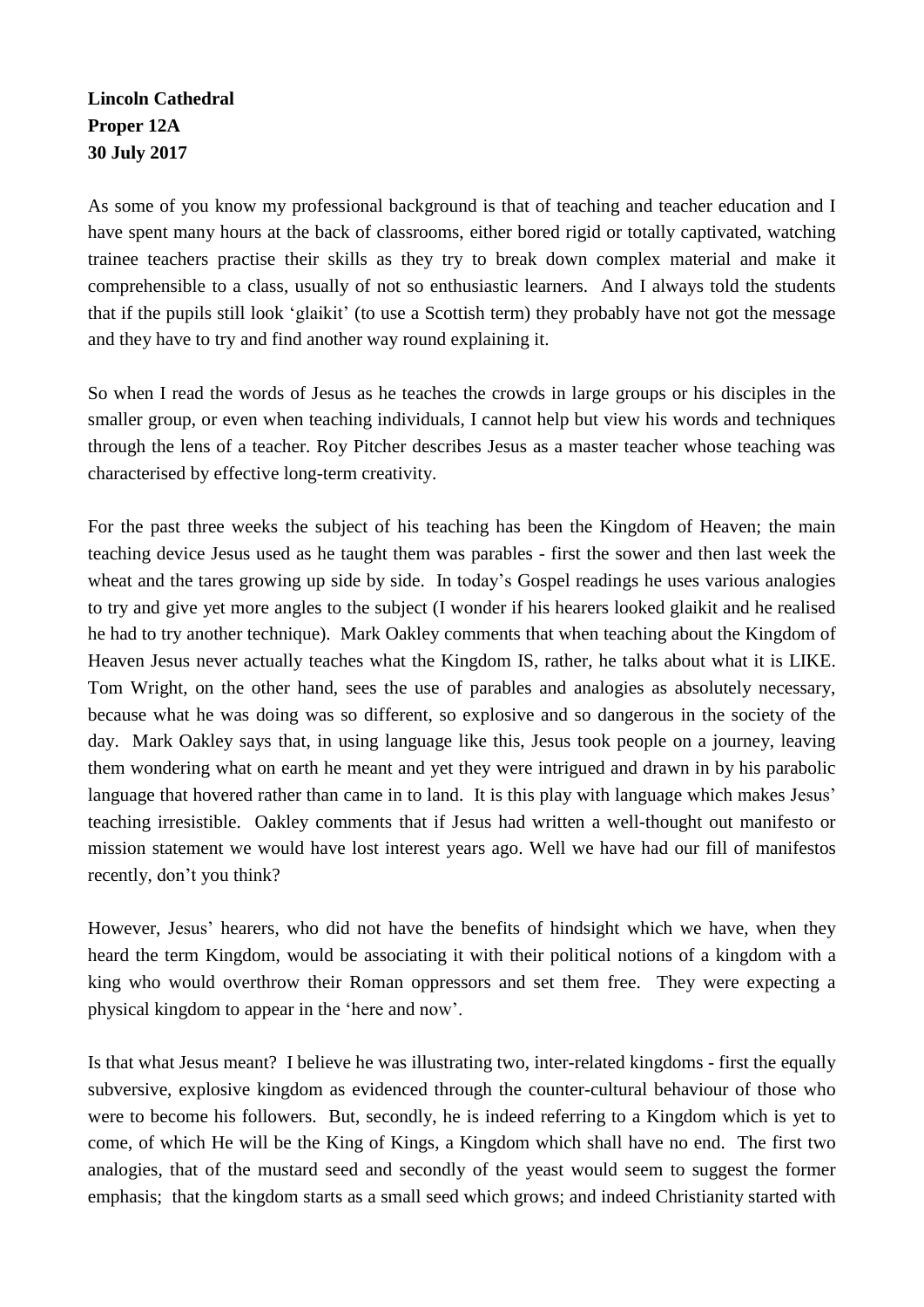a small band of followers but spread throughout the world and across generations. It also illustrates fact that the kingdom of heaven consists in the small things that believers do, the way they live out their lives, the behaviours which set them apart from those not of the kingdom. I am reminded of the so-called 'Little Way' of Therese of Lisieux whose focus was on making a difference by doing the little things. She thought that the people of her day lived in too much fear of God (oh that that were our problem nowadays). She wanted people to realise that they were agents of God; she was conscious that everything she did in helping others was Jesus working in and through her. We might not be able to achieve great things but we can do all things through great love, to paraphrase Mother Theresa who was influenced by the work of Therese of Lisieux. And in so doing we are practising the priorities of the Kingdom.

The third and fourth analogies of the treasure and the pearl point to the fact that the kingdom is something of tremendous value, it was exclusive and that Jesus implied that it was so valuable that anyone finding it would have to give up everything to be part of it.

But, as a teacher, Jesus didn't just talk to his audience; he supplemented his stories and analogies by demonstrating what he was talking about; in other words he literally practised what he preached. Throughout the Gospels Jesus led them by example, quietly, gradually challenging their thought patterns and patterns of behaviour, and forcing them to think and to act out what it meant to bring about the Kingdom of Heaven, where the ruler is the servant, where the last shall be first, where people are valued, where justice is standard practice and where love prevails. And I believe that the imperative to infuse society with this different way, is as relevant for us as 21st century Christians.

Part of the problem modern day readers have with the notion of 'kingdom' is that there is no present-day equivalent. According to Alan Storkey we have difficulty linking governance with kings because in countries where there are kings, their role is as a ceremonial head of state and not involved in government, unlike the time in which Jesus lived where kings controlled people's lives. Storkey comments that our so-called United Kingdom is neither united nor a kingdom (writing this in 2005, was he a prophet?). A second problem we have with the concept of 'kingdom' is that we live in anti-authority days when we don't like being told anything, everyone is right in their own eyes, and the thought of anyone, especially a king, ruling over us is abhorrent to many, including some in the Church. And yet that is what we are signing up to when we come to God through Jesus - to accept his rule over our lives.

I sometimes attend, along with some of the people here, the Council of Christians and Jews which meets in Lincoln. We look at topics of mutual interest from both perspectives. It is fascinating that, invariably we arrive at the same place every time, as we recognise that we are both (that is Jews and Christians) waiting for the same thing - the arrival for the Jews of the Messiah and the return of the Messiah for Christians and both groups are expecting him to establish his kingdom. The Jews of today are waiting for exactly the same event which the hearers in Jesus' time were expecting at that time. It is absolutely intriguing to see both sides using the same language to refer to the same event but they appear to be doing it from two sides of a mirror.